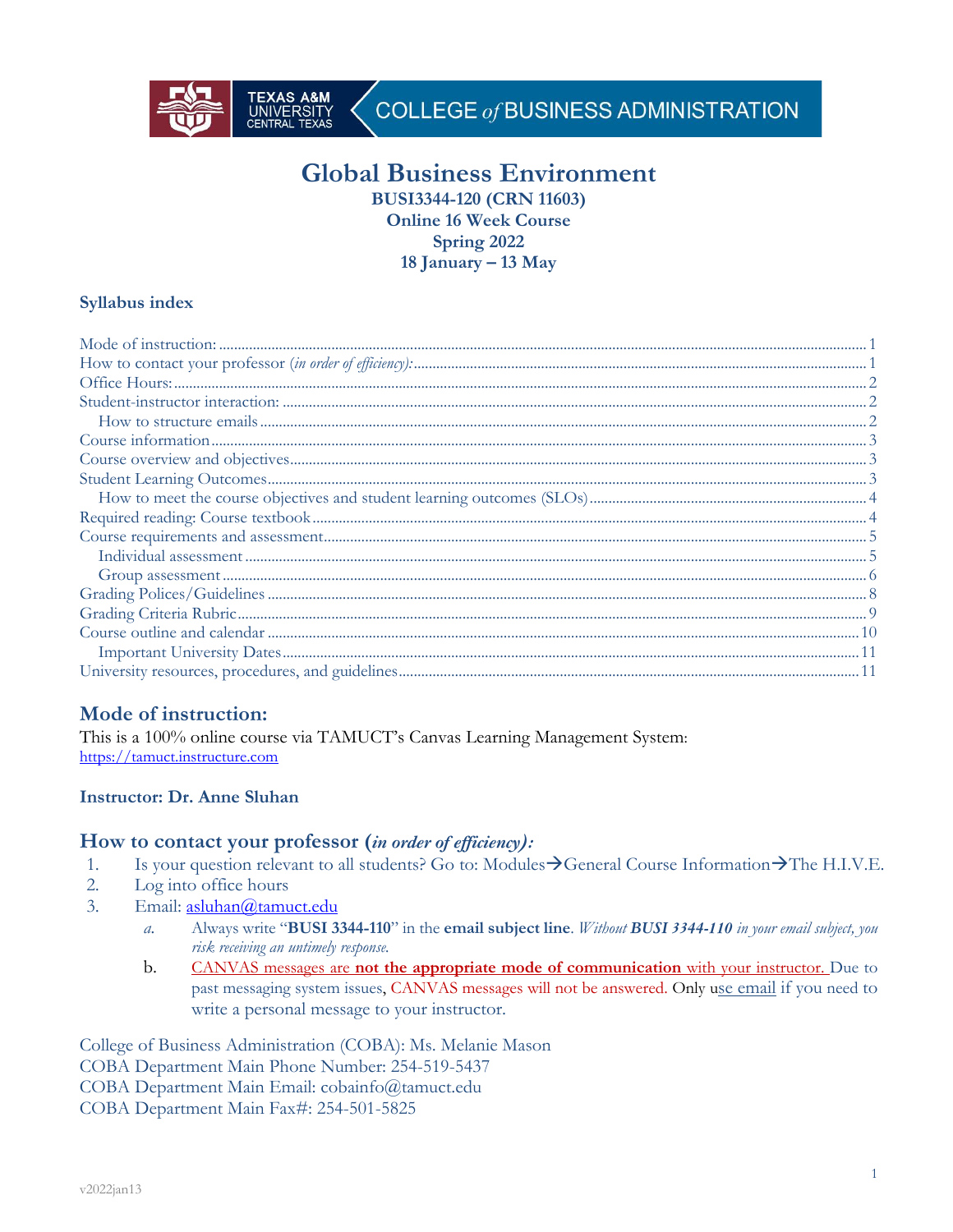# **Office Hours:**

Virtual office hours are held on Tuesdays & Thursdays from 13.00 – 15.00 CT via ZOOM & by appointment.

Join Zoom Meeting: https://cbs-dk.zoom.us/j/9911115052?pwd=NE1Vb1NxdHB3MWtkQ1BkQS9RMytqQT09

When you log into ZOOM during office hours, you land in a waiting room. Since office hours are conducted one-on-one, if you remain in the waiting room, it means other(s) are ahead of you. Every time someone enters the waiting room, Zoom pings me, so I know when you arrive. Students are welcomed in the order in which you arrive.

Looking forward to talking with you!

## **Student-instructor interaction:**

The best to interact with your instructor about the course is via the **H.I.V.E. (Knowledge Pool). Post general questions and discussion points that can benefit the entire class there.**

The H.I.V.E. is the **first place your instructor goes to interact with students about course-related questions** every day.

The H.I.V.E. **should be the first place** you check for the answers to your questions. **If you have a new question that is relevant for the entire class**, rather than sending an individual email to your instructor, *please post your question in the H.I.V.E.*

In the meantime, if you know an answer to a question someone posted*,* answer it! If you post a correct answer to the question before your instructor does, *you can earn extra credit*.

Emails (asluhan@tamuct.edu) are checked regularly and I endeavor to respond swiftly during weekdays. If personal emails are more appropriate for the H.I.V.E (=meaning, the question and answer will serve the entire class)., I will post the question and the answer it in the H.I.V.E. so everyone can benefit from the answer.

### **How to structure emails**

Required Subject line: **BUSI3344-110** & *call to action (what is the issue you need me to address?)*

Email subjects such as '[blank],''assignment,' 'call me,''question,' 'hey professor,' 'confusion,' 'deadline,' 'grade,' 'exam,' 'video,' 'paper,'<sup>a</sup> etc. are nonspecific and unsearchable/non-sortable in any given semester.

In the body of the email, summarize the issue and outline how you would like me to help.

<sup>&</sup>lt;sup>a</sup> These are examples of student email subject headers from previous semesters.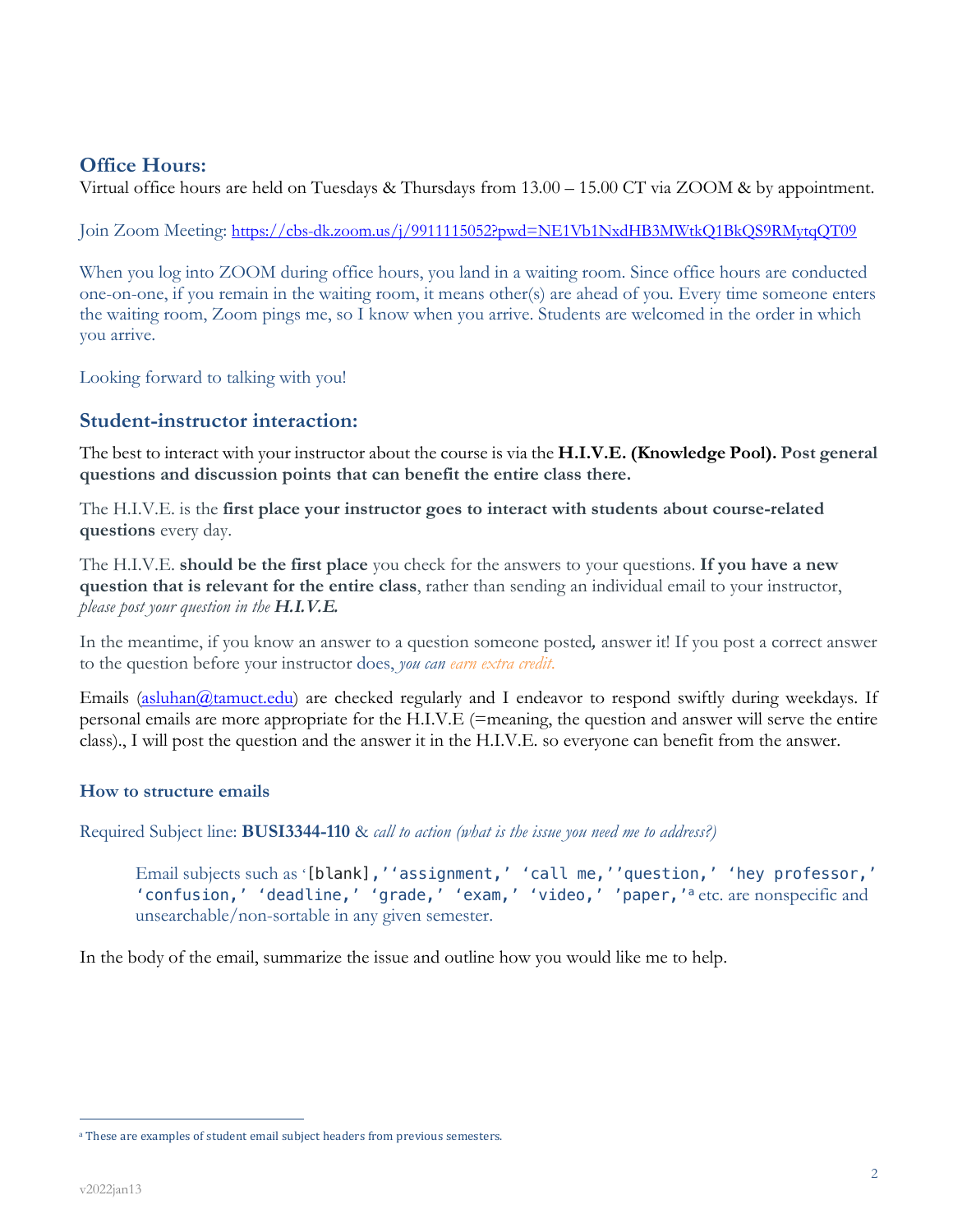You are encouraged to plan ahead, to familiarize yourself with all the detailed requirements of your assignments, ask clarifying questions well in advance of deadlines, and manage your time and your project team professionally. **An email sent to your instructor in the final hours before a deadline is unlikely to receive a satisfactory or a swift reply. Plan accordingly.**

Based on student performance in past semesters, as long as you plan your work in good time and submit critical questions about your assignments ahead of time, you will get helpful answers in due time so you need not feel last-minute stress up to your deadline.

### **Emergency Warning System for Texas A&M University-Central Texas**

SAFEZONE. SafeZone provides a public safety application that gives you the ability to call for help with the push of a button. It also provides Texas A&M University-Central Texas the ability to communicate emergency information quickly via push notifications, email, and text messages. All students automatically receive email and text messages via their myCT accounts.

Downloading SafeZone allows access to push notifications and enables you to connect directly for help through the app. You can download SafeZone from the app store and use your myCT credentials to log in. If you would like more information, you can visit the SafeZone website [www.safezoneapp.com].

To register SafeZone on your phone, please follow these 3 easy steps:

- 1. Download the SafeZone App from your phone store using the link below:
	- a. iPhone/iPad: [https://apps.apple.com/app/safezone/id533054756]
	- b. Android Phone / Tablet
		- [https://play.google.com/store/apps/details?id=com.criticalarc.safezoneapp]
- 2. Launch the app and enter your myCT email address (e.g.  $\{\text{name}\}\omega\{\text{tamuct.edu}\}$ )
- 3. Complete your profile and accept the terms of service

# **Course information**

## **Course overview and objectives**

This course covers key concepts and issues in the current global business environment. Political, financial, cultural, and regulatory effects on firm-level operations will be emphasized.

This course is designed to increase the student's understanding of the complexity and the continuously evolving nature of global business. The course will introduce issues, such as the role of trade, investment liberalization, economic integration, and the multinational enterprise. We will examine the influence of cultural, social, religious, economic, political, geographic, philosophical, and environmental forces on competitiveness of an international business. This course also facilitates (cross-cultural) collaboration within a diverse project team.

# **Student Learning Outcomes**

- a) Develop cross-cultural sensitivity to interact with individuals from different business cultures.
- b) Analyze the cultural, legal, political, and economic forces of international business environment.
- c) Understand specific trade and investment theories.
- d) Understand the impact of government intervention and trade agreements on global business decisions.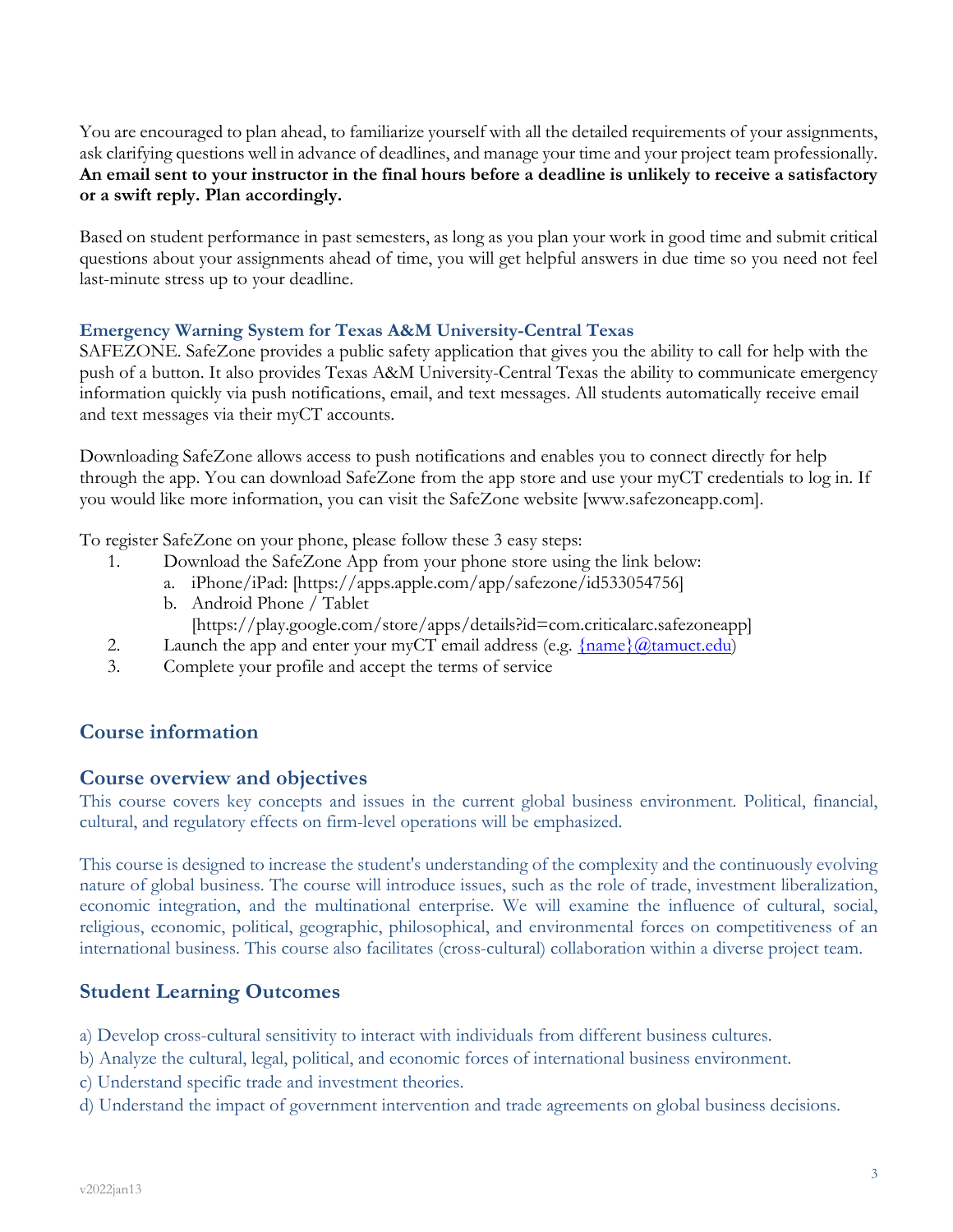e) Explain the reasons and methods of entering international business through foreign markets and through domestic import/export markets.

f) Select appropriate entry modes and business organization models to match strategic international business marketing and/or production objectives.

g) Apply basic marketing, management, and human resource principles to doing business in various countries.

h) Collaborate professionally and effectively use project management skills in a diverse work group.

### **How to meet the course objectives and student learning outcomes (SLOs)**

- **Familiarize yourself** with the Canvas classroom space immediately upon course start
- Thoroughly **read** and **understand** the course syllabus
- **Be responsible for the learning pace**, the course content, and the required quality for all assignments
- Thoroughly **read and understand** each chapter's content
- Actively and professionally **collaborate** with her/his group for all group assignments
- **Communicate professionally**, **consistently**, and in a timely manner
- **Lead oneself**, one's work group, and all class discussions with **integrity, honesty, and curiosity**
- **Finalize** all required work for this course on time (*this is the essence of a good manager and leader*)
- **Be accountable** to yourself, to your instructor, and to your colleagues in class
- **Take responsibility** for any significant issues that arise *as early as possible* and do not wait until the last minute to ask for help (when it is likely too late for your colleagues or your instructor to help you)
- **Ask clarifying questions** about *any and all* course material you do not understand
- **Give credit where credit is due:** accurately & appropriately cite all sources from where you derive information to support your work. This should be done both in CANVAS and in written assignments.

## **Required reading: Course textbook**

Morris, S., & Oldroyd, J. (2020). *International business*. (2nd Ed.) John Wiley & Sons. ISBN 13: 9781119693246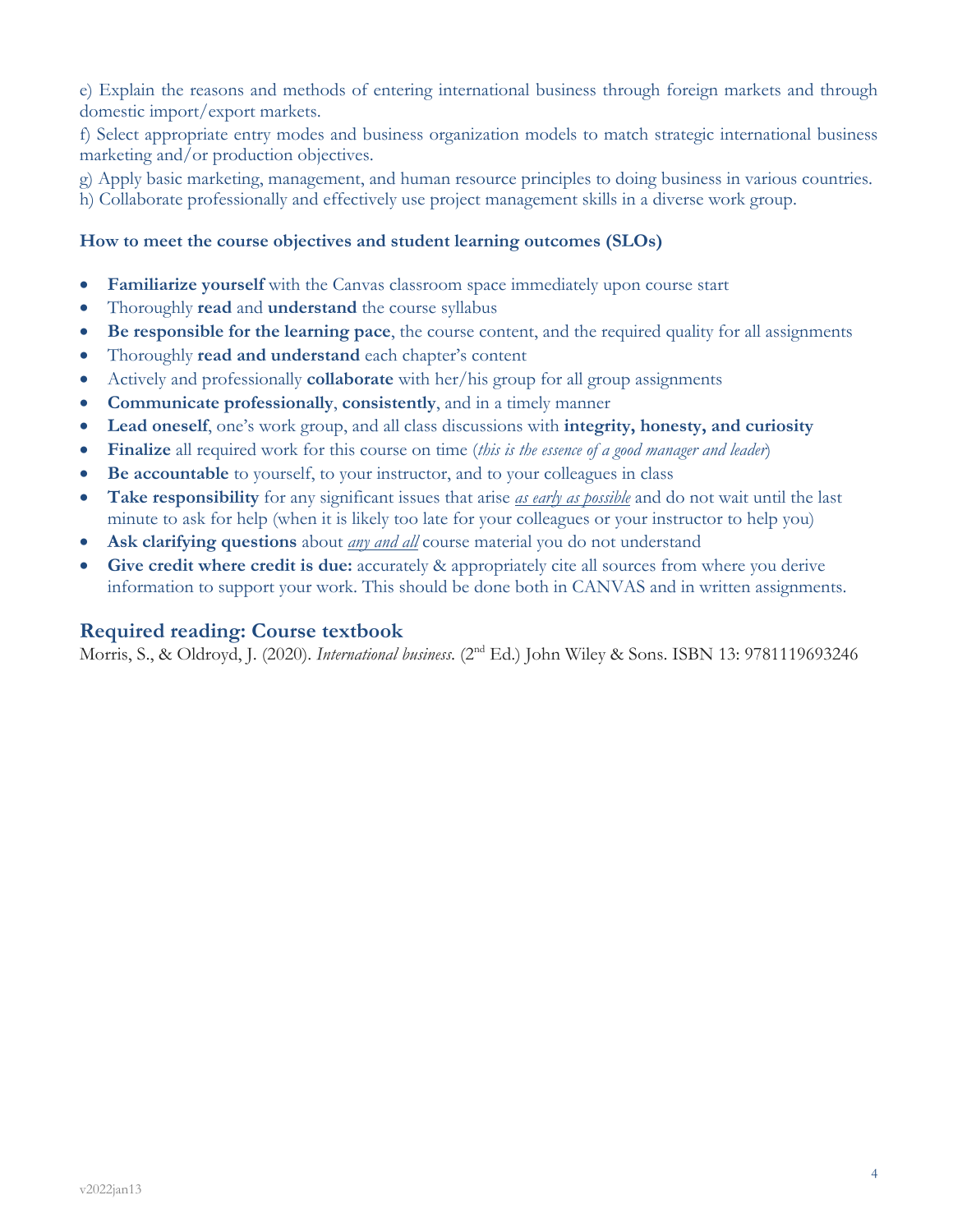### **Course requirements and assessment**

BUSI 3344 requires students to perform both as individuals and in groups.

#### **Individual assessment**

- **1. Preliminary assignment**
- **2. Student introduction discussion (D1)**
- **3. Module Forum Discussions (D2-D7):**

Module forum discussions are designed to engage online conversations amongst students about module topics. This is an essential component of this course, as students typically share knowledge derived from their specific perspectives, ideas, and experiences. Forum discussions rely on the principles of learner-learner interaction to deepen your understanding of the material. Instructors rarely intervene in discussions, but every post is read and graded according to their appropriateness for that subject, degree of accuracy, and the extent to which a post/response furthers the conversation.

To receive a maximum grade for each forum discussion, students must make at least two posts, draw upon relevant external resources to support of their statements, and cite them appropriately:

1. a **primary post** should respond to all questions asked regarding the subject matter (questions to which answers will often be opinion or research based); and

2. at least one **response post** to a colleague's primary post in which you engage with your colleague's post and further the discussion in some way. A response must be a minimum of 3 sentences, be relevant to the fellow student's initial post, and extend the conversation in some way. Generic answers (e.g. 'Great job!' or 'I agree with what you say', etc. do not earn points).

Grading for forum discussions largely depends on your ability to a) follow instructions and b) write logical, well-considered, thoughtful, and justified answers (anchored in relevant external evidence that is cited appropriately). Students are encouraged to enjoy learner-learner interactions in the discussion fora and you should consider this online space as equivalent version of an in-class discussion. Rubrics are provided to indicate how you are assessed.

#### **4. Cultural Interview Report**

The cultural interview must be conducted with a person who has a different nationality than yours, or with a person or originates from a different nation. Assignment guidelines are published in Canvas.

#### **5. Exams (2 @ 150 points each)**

Two examinations are required for your final grade (=30%). Students must write at least two exams which cover textbook material, all supplemental resources provided in the module folders (e.g. audio/videos, lectures, readings, case studies, discussions, etc.). The exams ensure that you have read, listened to, and understood the materials provided, as this substitutes for an in-class lecture. Three exams will be available:

- **1. Exam 1** covers the first half of the course.
- **2. Exam 2** covers the second half of the course.
- **3.** The **Final comprehensive exam** covers the entire semester.

Students are welcome to take all three exams, in which case the lowest grade will be dropped. If a student is satisfied with her/his first two exam grades, s/he can skip the final exam. In all cases, the lowest of the three exam grades will be dropped.

Exams will be accessible on CANVAS and contain multiple-choice and true/false questions.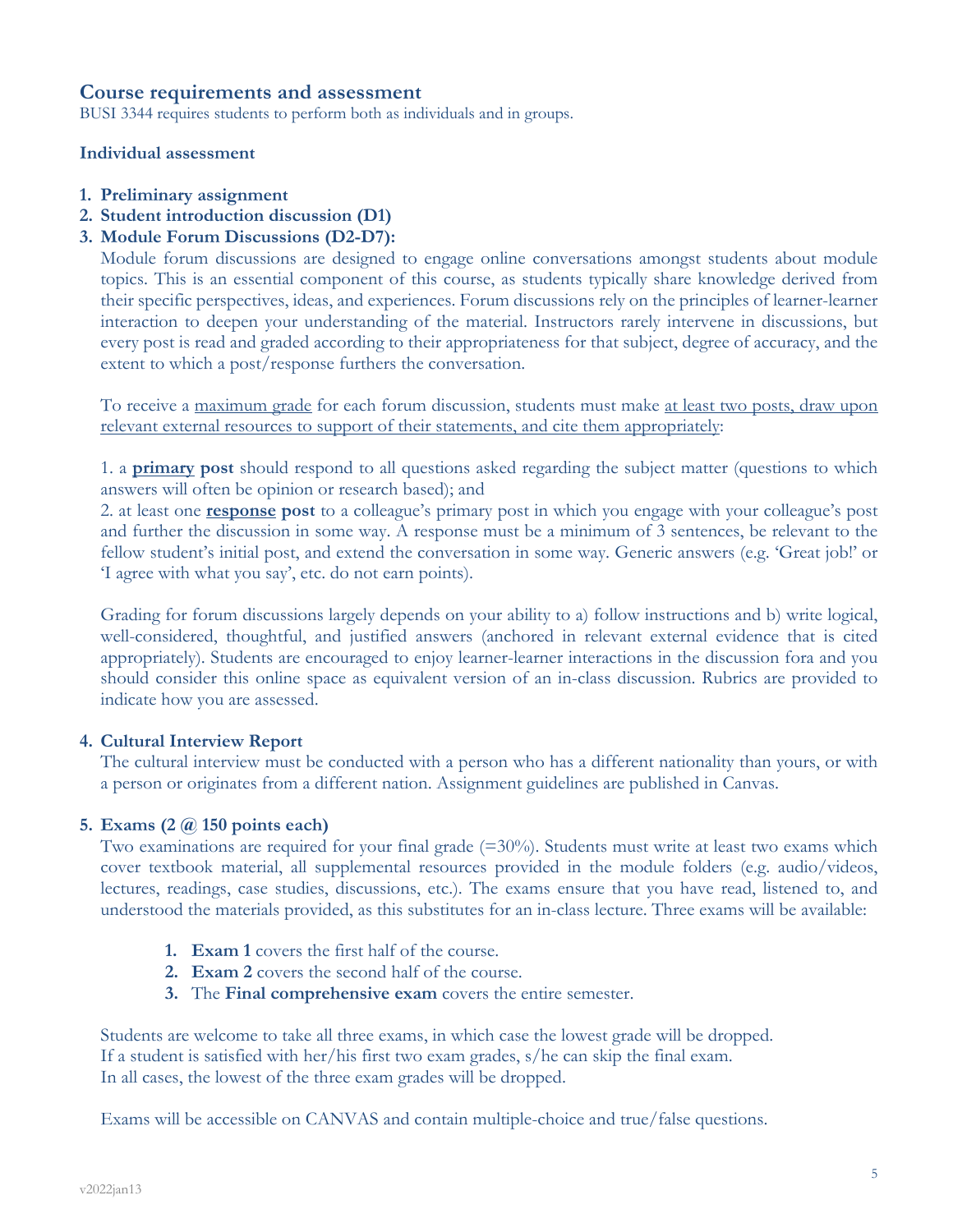### **Group assessment**

Students are assigned to groups at the end of the second week. Your group will produce three interconnected international business assignments: each building on the previous assignment (details found in the guidelines).

*"Why do we have to do group work in an online class?"*

*"Group projects are unrealistic - It is too difficult to coordinate around everyone's schedule!" "I work best alone and can't learn from working with anyone else." "I am always punished in groupwork by getting stuck with a bunch of free riders!" "Group work is a form of cruel and unusual punishment."*  … *and other objections*

As Natalia Peart confirms in *Forbes* (2019),

*"Our projects have become more complex, so the ability to work effectively as part of a team has also grown in importance. Given the increasingly global nature of work, your ability to collaborate, share knowledge and contribute to teams that can capitalize on a diversity of thinking and perspective in ways that everyone can benefit and drive to the shared outcomes is criticalb ."*

Group assignments create opportunities to collaborate with your peers and develop your professional, analytical, operational, and project management skills. Working with colleagues who have diverse work experiences, cultural backgrounds, areas of expertise, and educational credentials offer opportunities to fine tune your communication skills and negotiation competences. Indeed, project deadlines for online (international) collaboration simulates modern work conditions that you will likely face in your career. When you successfully navigate this set of projects, you should know more about the global business environment, how to plan an international entry strategy, and how to more efficiently lead yourself and others in your team.

The three group assignments in this course reinforce skills relevant both to group and to individual work. These skills include the ability to break complex tasks into parts and steps, how plan and manage time, how refine understanding through plenary discussion and explanation, how to give and receive feedback on performance, how challenge assumptions, and how develop stronger communication skills. Ultimately, class assignments facilitate development of critical group project skills which are in high demand on the job market. For example, group projects help students develop skills specific to collaborative efforts relevant to global business settings.

Collaborative skills help students:

- o Tackle more complex problems than they could on their own,
- o Negotiate and delegate roles and responsibilities,
- o Share diverse perspectives,
- o Pool knowledge and skills,
- o Hold one another (and be held) accountable,
- o Receive social support and encouragement to take risks,
- o Develop new approaches to resolving differences,
- o Establish a shared identity with other group members,
- o Find effective peers to emulate,
- o Develop their own voices and perspectives in relation to peers.

<sup>&</sup>lt;sup>b</sup> Peart, N. (2019, September 10). The 12 most important skills you need to succeed at work. Forbes. https://www.forbes.com/sites/nataliapeart/2019/09/10/the-12-most-important-skills-you-need-to-succeed-at-work/?sh=614984611c6a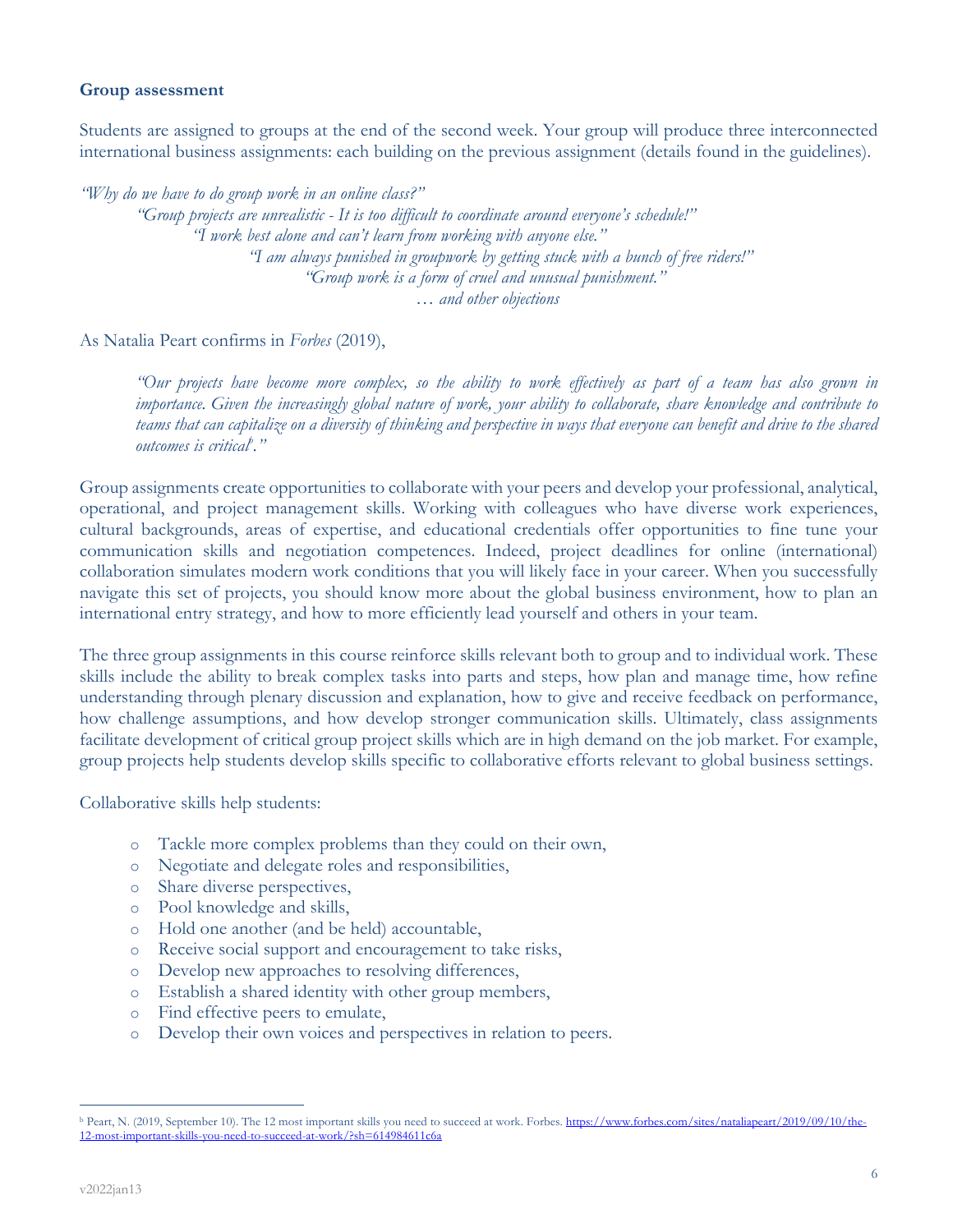### **Initial Country Research Report**

The initial country research report forms the foundation for the final country report. There will be two broad topics to be researched related to trade and monetary environment, and to international opportunity and market entry into a foreign country. This is the first part of your three-part assignment. Detailed instructions will be provided in Canvas.

### **Final Country Group Report**

The final country group report builds on the initial country report. By the end of the semester, your group will provide a full business report regarding the entry of a new product in your selected country. This report includes two major components: a country analysis (including an analysis of political, legal, economic, monetary, trade, and cultural environments) and a proposed plan for new product entry (including an analysis highlighting the challenges and opportunities of doing business in your chosen country, a description of your product, a competitor analysis, and an entry strategy). More detailed instructions will be published in CANVAS.

#### **Final Country Group Presentation**

Each group will present their country group report online in one consolidated video file. Groups are expected to make a professional presentation highlighting significant findings from the final country report. Each group member is expected to present a part of the project. More detailed instructions will be published in CANVAS.

#### **Peer review of groups**

Throughout the semester, groups members will present peer reviews of one another. Peer review ensures that groups know how each member is doing by integrating assessment throughout the project. Peer review gives you an opportunity to evaluate the effectiveness of your group. Peer review also gives you the opportunity to evaluate yourself. On a practical note, your peer review also helps me decide how to grade each member of the group. Details about peer review requirements will be published on CANVAS.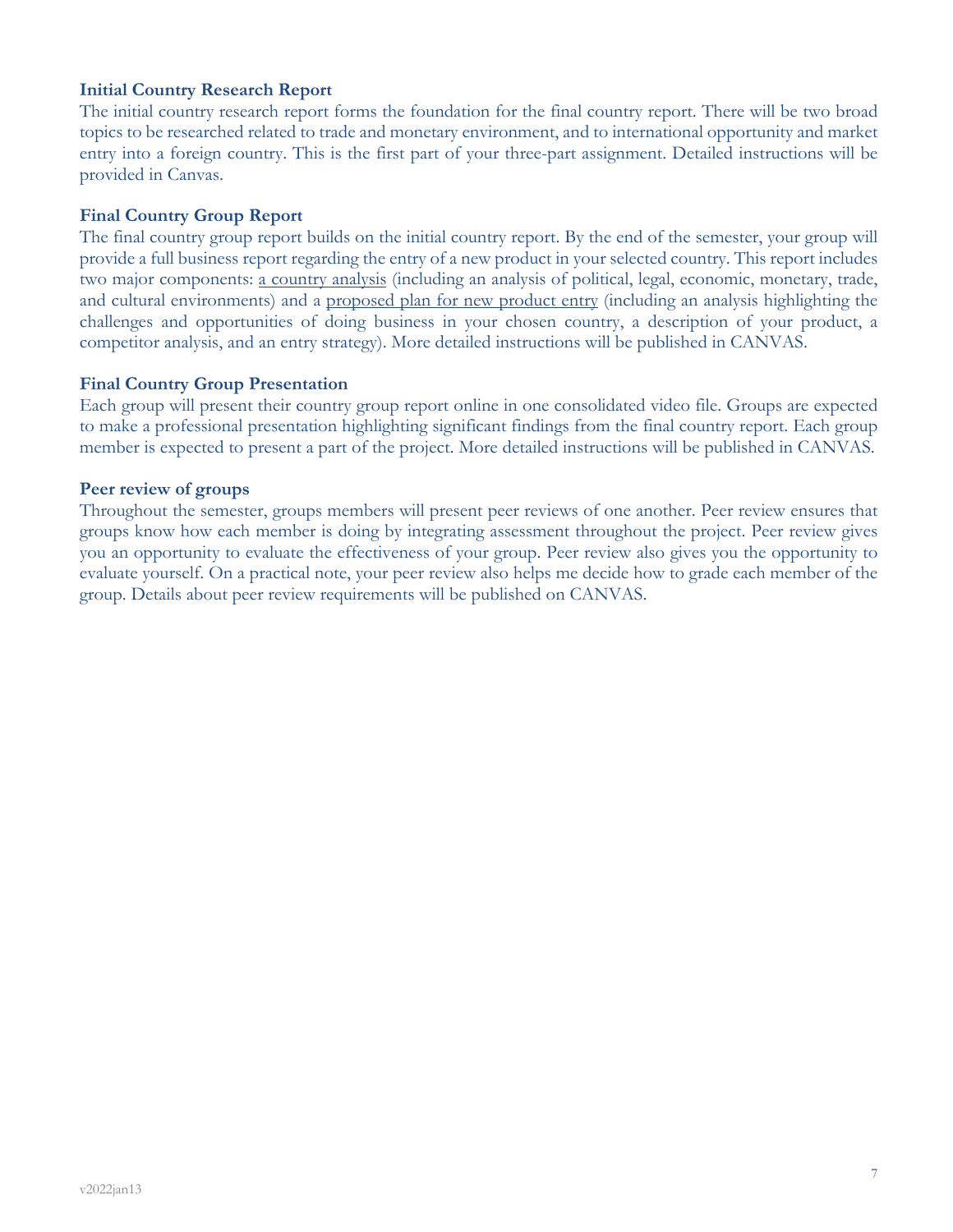# **Grading Polices/Guidelines**

- Required Studying: Modules are used for instruction in this online course. While Module Forum Discussions are the equivalent to face-to-face discussions, studying the materials in each module as instructed is the equivalent of attending a lecture. To succeed in this course, you must study all materials. Studying may include: instructor-created audio and/or video content (e.g., narrated presentation), instructor-provided content (e.g., a news segment about an event that impacts business strategy), reading notes, slides, and textbook chapters as instructed. All course material is used for assessment in exams.
- Individual performance: It is vital that you are active in the course and complete all work in a professional fashion. You are expected to read the chapters as assigned in the syllabus as well as all the relevant supplemental resources that may be found in the Module content folders for that period of time.
- Quality work: All work submitted for grading must be upper level quality, demonstrating understanding, effort, depth of analysis, grammatical structure, professionalism, and clear logical thought.
- Writing skills, spelling, and grammar: The content of all written assignments is how you are evaluated. While a few minor mistakes are acceptable and will not impact your grade, I reserve the right to remove of up 10% of the points of a written assignment for excessively bad grammar and spelling mistakes. Students who proofread, use spelling and grammar checking tools, and/or obtain help from the University Writing Center should not be affected by this policy.
- Identifying Submissions:
	- o Submission titles should be formatted: **StudentLastName\_Title\_of\_the\_assignment.docx**
- Submission Style Requirements:
	- o Submissions must align with The Publication Manual of the American Psychological Association  $(APA)$ ,  $7<sup>th</sup>$  ed.
	- o All written assignments must be submitted in **.DOC/.DOCX/.PDF** formats. *Other software formats cannot be marked for technical reasons (e.g. RTF, TXT, PAGES, IPYNB, DSC, WPD, QPF, etc.)*
- Due Dates and Late Submissions: Assignment instructions and deadlines are clear. Unless agreed upon **well in advance of the deadline in writing with the instructor**, all work must be submitted on time. Late submissions result in -20% per day.
- Changes to Syllabus: This syllabus serves as an instructional and study planning document. Every effort will be made to maintain the schedule and activities presented. However, it may be necessary to make modifications. Necessary changes will be announced on CANVAS as soon as possible.
- Sundown rule: Students have one (1) week (from the date the grade is published) to enquire about a grade on any assignment. *The exception to this rule is the last round of assignments and the Final Letter Grade* when enquiries must be made well in advance of grades being submitted to the Registrar.
- Peer evaluation: All group work is peer evaluated using a mandatory collective **Peer evaluation process**. Based on the grades agreed amongst peers, a student will either receive full points (100%) earned for the group assignment or a lower percentage. Participation in the final presentation is mandatory to receive credit.
	- o NOTE 1: No later than 24 hours after a peer evaluation due date, any team member may request that the instructor arbitrate team ratings. If arbitration is requested and conducted, the instructor's decision will be final.
	- o NOTE 2: In the unlikely event a student is "fired" from a group in accordance with conditions outlined in the team's charter, s/he must complete the remaining project sections alone with a maximum possible grade capped at **79%**. Furthermore, a "fired" student may not earn points for the Team presentation.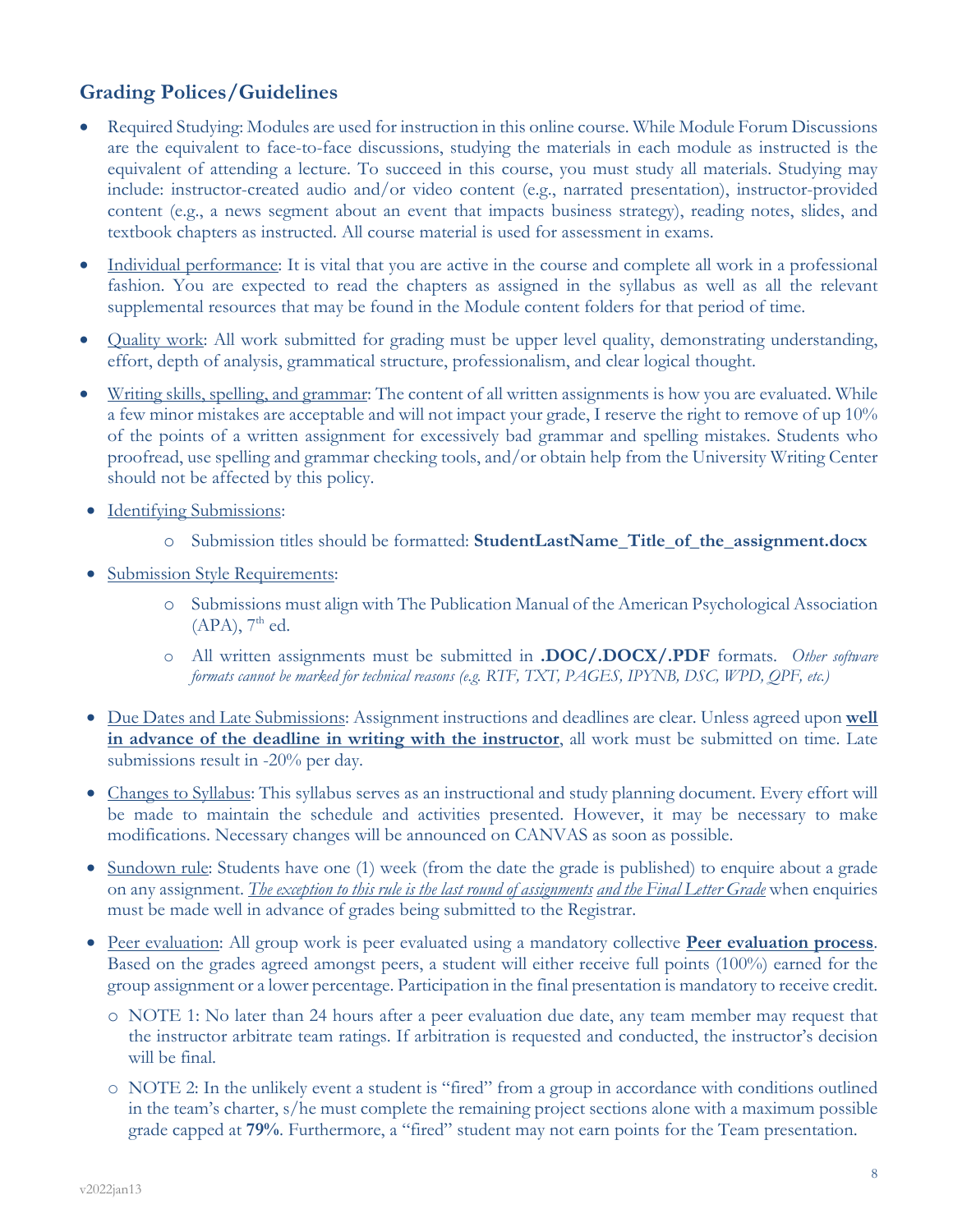o NOTE 3: A Peer Evaluation is required **for each group assignment before its grade may be published**.

# **Grading Criteria Rubric**

All grading rubrics are published in the respective assignment submission locations in Canvas. If you have any questions about the rubrics, don't hesitate to ask about them in the H.I.V.E.

Minimum points required for a specific course grade will not be revised for any reason. A total of 1000 points are available in this class, assigned as follows:

| <b>Course Element</b>                          | <b>Points</b> |
|------------------------------------------------|---------------|
| Preliminary assignment                         | 20            |
| Student introduction discussion (D1)           | 10            |
| Module Forum Discussions (=D2-7)) $6\omega$ 20 | <b>120</b>    |
| Cultural Interview                             | 100           |
| Exams $2@150$                                  | 300           |
| <b>Initial Country Research Report</b>         | 110           |
| Final Country Group Report                     | 200           |
| Final Country Group Presentation               | 150           |
| <b>Total Points Possible</b>                   |               |

| <b>Points</b> | Letter grade |
|---------------|--------------|
| 900-1000      |              |
| 800-899.99    |              |
| 700-799.99    |              |
| 600-699.99    |              |
| Below 600     |              |

### **Posting of Grades**

All grades will be posted in CANVAS and students should monitor their status there. I will attempt to post grades for all assignments within one week after the due date, unless otherwise noted.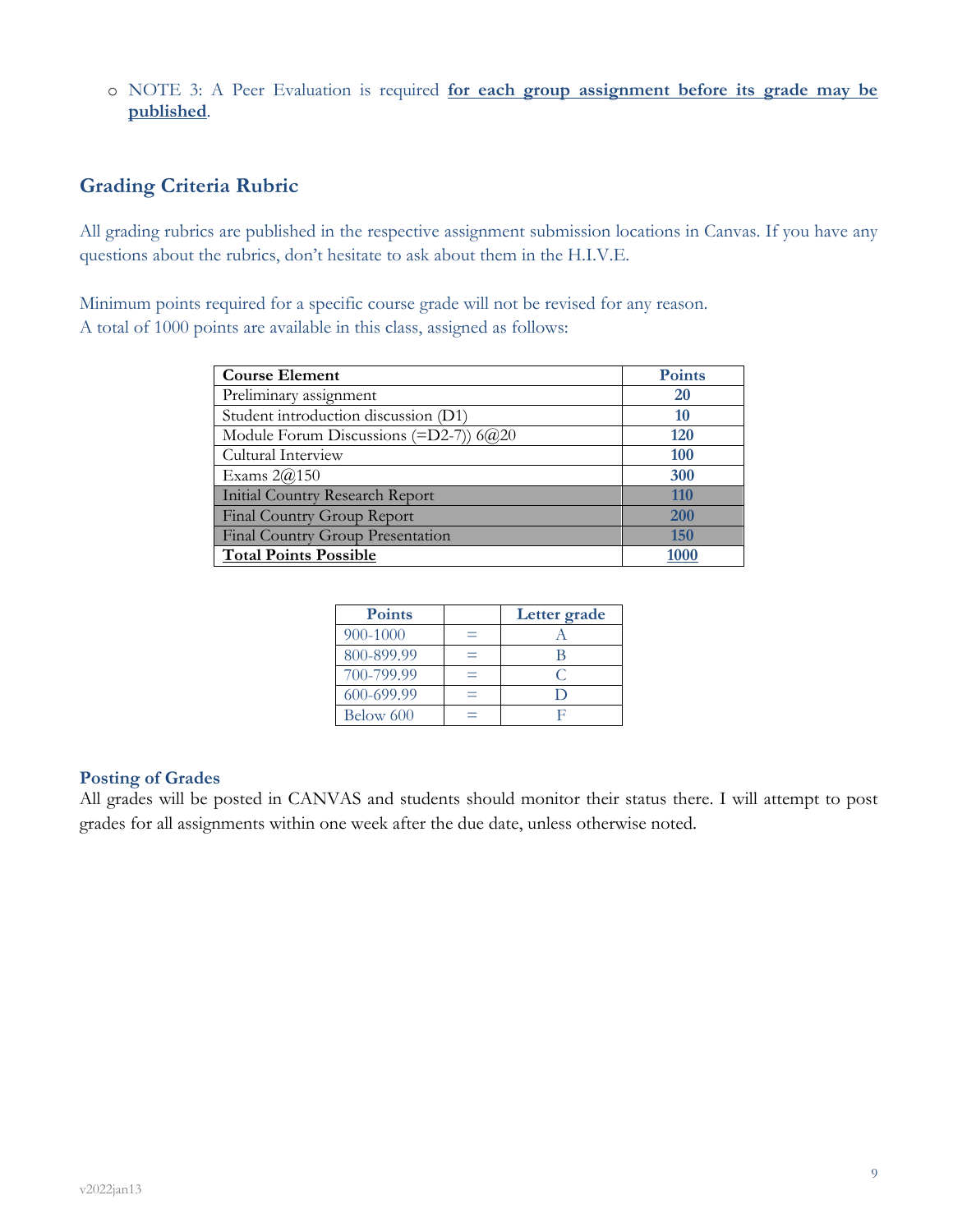# **Course outline and calendar**

Unless otherwise noted, all written assignments are due on Sundays of a corresponding week by 23:59. Exams open on Mondays of a corresponding week and remain open through the following Sunday until 23:59 (NB! Considering the large window of availability for exams, no make-ups are allowed.)

|                                                       | Dates                            | Topic / Reading                                                                           | Assignments & online activities                                                                                                                                                                                                                |
|-------------------------------------------------------|----------------------------------|-------------------------------------------------------------------------------------------|------------------------------------------------------------------------------------------------------------------------------------------------------------------------------------------------------------------------------------------------|
|                                                       | Week 1<br>17-21 January          | Welcome and Introduction<br>Ch. 1 - Globalization<br>Ch. 2 - Analytical tools for IB      | $\checkmark$ Read Syllabus<br>Buy textbook<br>✓<br>Complete preliminary assignment<br>Study all content provided in the Canvas module<br>✓<br>Post Discussion #1 (= $D1$ ) & responses (required to show you<br>✓<br>are active in the course) |
|                                                       | Week 2<br>24-28 January          | Ch. 3 - Political systems<br>Ch. 4 - Legal environment (Ethics)                           | Study all content provided in the Canvas module<br>✓<br>$\checkmark$ Groups published                                                                                                                                                          |
| The global business environment<br>Setting the stage: | Week 3<br>31 January -<br>4 Feb  | Ch. 5 - Economic systems<br>Ch. 6 - Currency & foreign exchange                           | $\checkmark$ Read instructions for cultural interview<br>$\checkmark$ Identify appropriate interviewee<br>$\checkmark$ Schedule interview for week 4<br>D2 (post & responses)<br>✓                                                             |
|                                                       | Week 4<br>7 - 11 February        | Ch. 8 - Culture                                                                           | Conduct cultural interview<br>✓<br>✔ Study all content provided in Canvas module                                                                                                                                                               |
|                                                       | Week 5<br>$14 - 18$<br>February  | Ch. 7 Trade<br>Ch. 12 Global innovation & intellectual<br>property                        | √ Write and submit cultural interview<br>✔ Study all content provided in Canvas module<br>√ D <sub>3</sub> (post & responses)                                                                                                                  |
|                                                       | Week 6<br>$21 - 25$<br>February  | Review/exam prep/group writing week                                                       | $\checkmark$ Exam 1 opens at beginning of week.<br>To be completed in one sitting.                                                                                                                                                             |
|                                                       | Week 7<br>28 Feb - 4<br>March    | Ch. 9 Sustainability<br>Ch. 10 Poverty<br>Ch. 11 Technological change &<br>infrastructure | Study all content provided in Canvas module<br>✓<br>Submit Initial Country Research Report & peer evaluation<br>✓<br>D4 (post & responses)                                                                                                     |
|                                                       | Week 8<br>7 - 11 March           | Ch. 13 Country selection & entry modes<br>Ch. 14 International Strategy                   | Study all content provided in Canvas module                                                                                                                                                                                                    |
|                                                       | 14 - 18 March                    | <b>SPRING BREAK</b>                                                                       |                                                                                                                                                                                                                                                |
|                                                       | Week 9<br>21 - 25 March          | Ch.15 International organizational<br>structures                                          | Study all content provided in Canvas module<br>✓<br>D5 (post & responses)<br>✓                                                                                                                                                                 |
| ting global business:<br>-level perspectives          | Week 10<br>28 March - 1<br>April | Ch. 16 Global leadership<br>Ch. 19 Global Human resource<br>management                    | ✔ Study all content provided in Canvas module                                                                                                                                                                                                  |
|                                                       | Week 11<br>4 - 8 April           | Ch. 17 Global marketing                                                                   | $D6$ (post $\breve{c}$ <sup>2</sup> responses)<br>✓                                                                                                                                                                                            |
| Navigat<br>Firm-                                      | Week 12<br>11 - 15 April         | Ch. 18 Global operations & supply chain<br>management                                     | Study all content provided in Canvas module<br>✓<br>Exam 2 opens at beginning of week. To be completed in one<br>sitting.                                                                                                                      |
|                                                       | Week 13<br>18 - 22 April         | Ch. 20 Global finance & accounting                                                        | Study all content provided in Canvas module<br>✓<br>✓<br>$D7$ (post $\breve{c}$ <sup>2</sup> responses)                                                                                                                                        |
|                                                       | Week 14<br>25-29 April           | Review week/group writing week                                                            |                                                                                                                                                                                                                                                |
| Conclusion                                            | Week 15<br>2-6 May               | Course conclusion<br>Final project submission, final group<br>presentation                | Submit final group country research report & peer evaluation<br>v.<br>Submit final group country research presentation & peer<br>✓<br>evaluation                                                                                               |
|                                                       | Week 16<br>9-13 May              | Final course evaluation                                                                   | Comprehensive exam opens at beginning of week. To be completed<br>in one sitting.                                                                                                                                                              |

The schedule is subject to change, in which case a new syllabus w/modified version date will be published and students will be notified.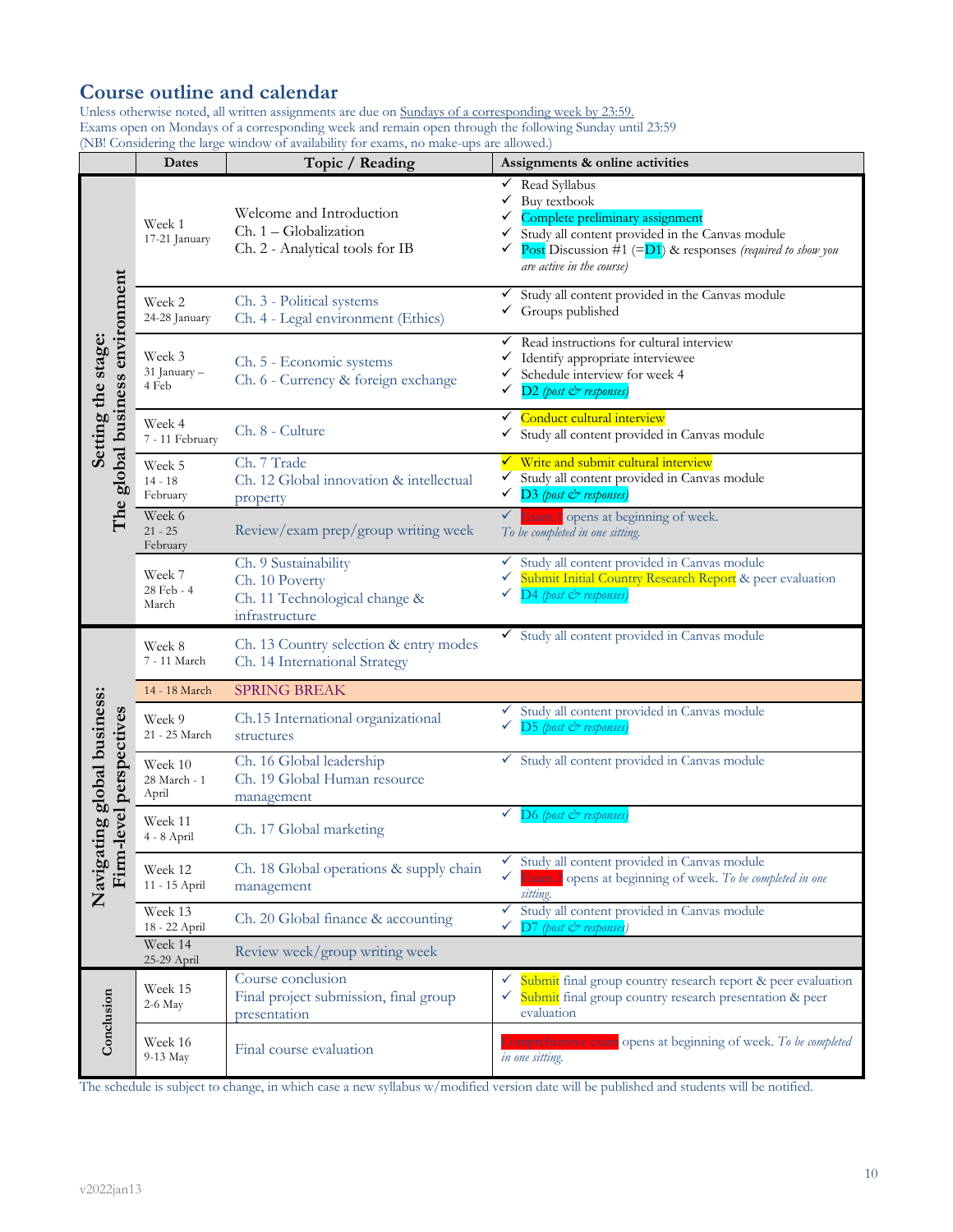### **Important University Dates** https://www.tamuct.edu/registrar/academic-calendar.html

### **Technology Requirements**

This course will use the A&M-Central Texas Instructure Canvas learning management system. We recommend the latest versions of Chrome or Firefox browsers. Canvas no longer supports any version of Internet Explorer.

Logon to A&M-Central Texas Canvas [https://tamuct.instructure.com/] or access Canvas through the TAMUCT Online link in myCT [https://tamuct.onecampus.com/]. You will log in through our Microsoft portal.

Username: Your MyCT email address. Password: Your MyCT password

#### **Canvas Support**

Use the Canvas Help link, located at the bottom of the left-hand menu, for issues with Canvas. You can select "Chat with Canvas Support," submit a support request through "Report a Problem," or call the Canvas support line: 1-844-757-0953. For issues related to course content and requirements, contact your instructor.

#### **Online Proctored Testing**

A&M-Central Texas uses Proctorio for online identity verification and proctored testing. This service is provided at no direct cost to students. If the course requires identity verification or proctored testing, the technology requirements are: Any computer meeting the minimum computing requirements, plus web camera, speaker, and microphone (or headset). Proctorio also requires the Chrome web browser with their custom plug in.

#### **Other Technology Support**

For log-in problems, students should contact Help Desk Central, 24 hours a day, 7 days a week Email: helpdesk@tamu.edu Phone: (254) 519-5466 Web Chat: [http://hdc.tamu.edu] *Please let the support technician know you are an A&M-Central Texas student.*

## **University resources, procedures, and guidelines**

#### Drop Policy

If you discover that you need to drop this class, you must complete the **Drop Request** Dynamic Form through Warrior Web.

https://dynamicforms.ngwebsolutions.com/casAuthentication.ashx?InstID=eaed95b9-f2be-45f3-a37d-46928168bc10&targetUrl=https%3A%2F%2Fdynamicforms.ngwebsolutions.com%2FSubmit%2FForm%2FStart%2F53b8369e-0502-4f36-be43-f02a4202f612

Faculty cannot drop students; this is always the responsibility of the student. The Registrar's Office will provide a deadline on the Academic Calendar for which the form must be completed. Once you submit the completed form to the Registrar's Office, you must go into Warrior Web and confirm that you are no longer enrolled. If you still show as enrolled, FOLLOW-UP with the Registrar's Office immediately. You are to attend class until the procedure is complete to avoid penalty for absence. Should you miss the drop deadline or fail to follow the procedure, you will receive an F in the course, which may affect your financial aid and/or VA educational benefits.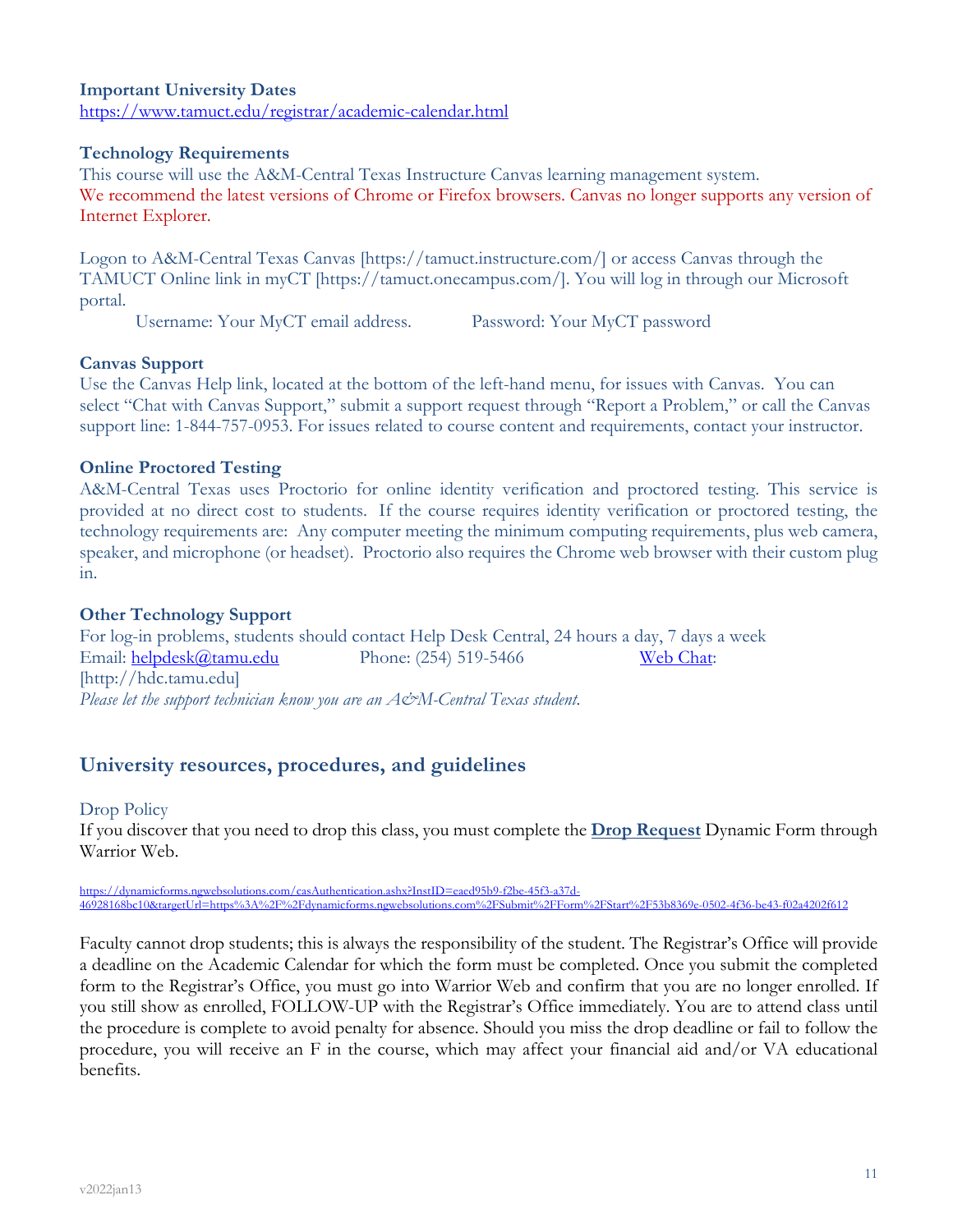### **Academic Integrity**

Texas A&M University -Central Texas values the integrity of the academic enterprise and strives for the highest standards of academic conduct. A&M-Central Texas expects its students, faculty, and staff to support the adherence to high standards of personal and scholarly conduct to preserve the honor and integrity of the creative community. Academic integrity is defined as a commitment to honesty, trust, fairness, respect, and responsibility. Any deviation by students from this expectation may result in a failing grade for the assignment and potentially a failing grade for the course. Academic misconduct is any act that improperly affects a true and honest evaluation of a student's academic performance and includes, but is not limited to, working with others in an unauthorized manner, cheating on an examination or other academic work, plagiarism and improper citation of sources, using another student's work, collusion, and the abuse of resource materials. All academic misconduct concerns will be referred to the university's Office of Student Conduct. Ignorance of the university's standards and expectations is never an excuse to act with a lack of integrity. When in doubt on collaboration, citation, or any issue, please contact your instructor before taking a course of action.

For more information regarding the Student Conduct process, https://www.tamuct.edu/student-affairs/studentconduct.html If you know of potential honor violations by other students, you may submit a report https://cm.maxient.com/reportingform.php?TAMUCentralTexas&layout\_id=0

#### **Academic Accommodations**

At Texas A&M University-Central Texas, we value an inclusive learning environment where every student has an equal chance to succeed and has the right to a barrier-free education. The Warrior Center for Student Success, Equity and Inclusion is responsible for ensuring that students with a disability receive equal access to the university's programs, services and activities. If you believe you have a disability requiring reasonable accommodations, please contact the Office of Access and Inclusion, WH-212; or call (254) 501-5836. Any information you provide is private and confidential and will be treated as such.

For more information, please visit our **Access & Inclusion** Canvas page (log-in required) https://tamuct.instructure.com/courses/717

#### **Important information for Pregnant and/or Parenting Students**

Texas A&M University-Central Texas supports students who are pregnant and/or parenting. In accordance with requirements of Title IX and related guidance from US Department of Education's Office of Civil Rights, the Dean of Student Affairs' Office can assist students who are pregnant and/or parenting in seeking accommodations related to pregnancy and/or parenting. Students should seek out assistance as early in the pregnancy as possible. For more information, please visit Student Affairs [https://www.tamuct.edu/studentaffairs/pregnant-and-parenting-students.html]. Students may also contact the institution's Title IX Coordinator. If you would like to read more about these **requirements and guidelines** online, please visit the website http://www2.ed.gov/about/offices/list/ocr/docs/pregnancy.pdf

Title IX of the Education Amendments Act of 1972 prohibits discrimination on the basis of sex and gender– including pregnancy, parenting, and all related conditions. A&M-Central Texas is able to provide flexible and individualized reasonable accommodation to pregnant and parenting students. All pregnant and parenting students should contact the Associate Dean in the Division of Student Affairs at (254) 501-5909 to seek out assistance. Students may also contact the University's Title IX Coordinator.

### **Tutoring**

Tutoring is available to all A&M-Central Texas students, both virtually and in-person. Student success coaching is available online upon request.

If you have a question, are interested in becoming a tutor, or in need of success coaching contact the Warrior Center for Student Success, Equity and Inclusion at (254) 501-5836, visit the Warrior Center at 212 Warrior Hall, or by emailing WarriorCenter@tamuct.edu.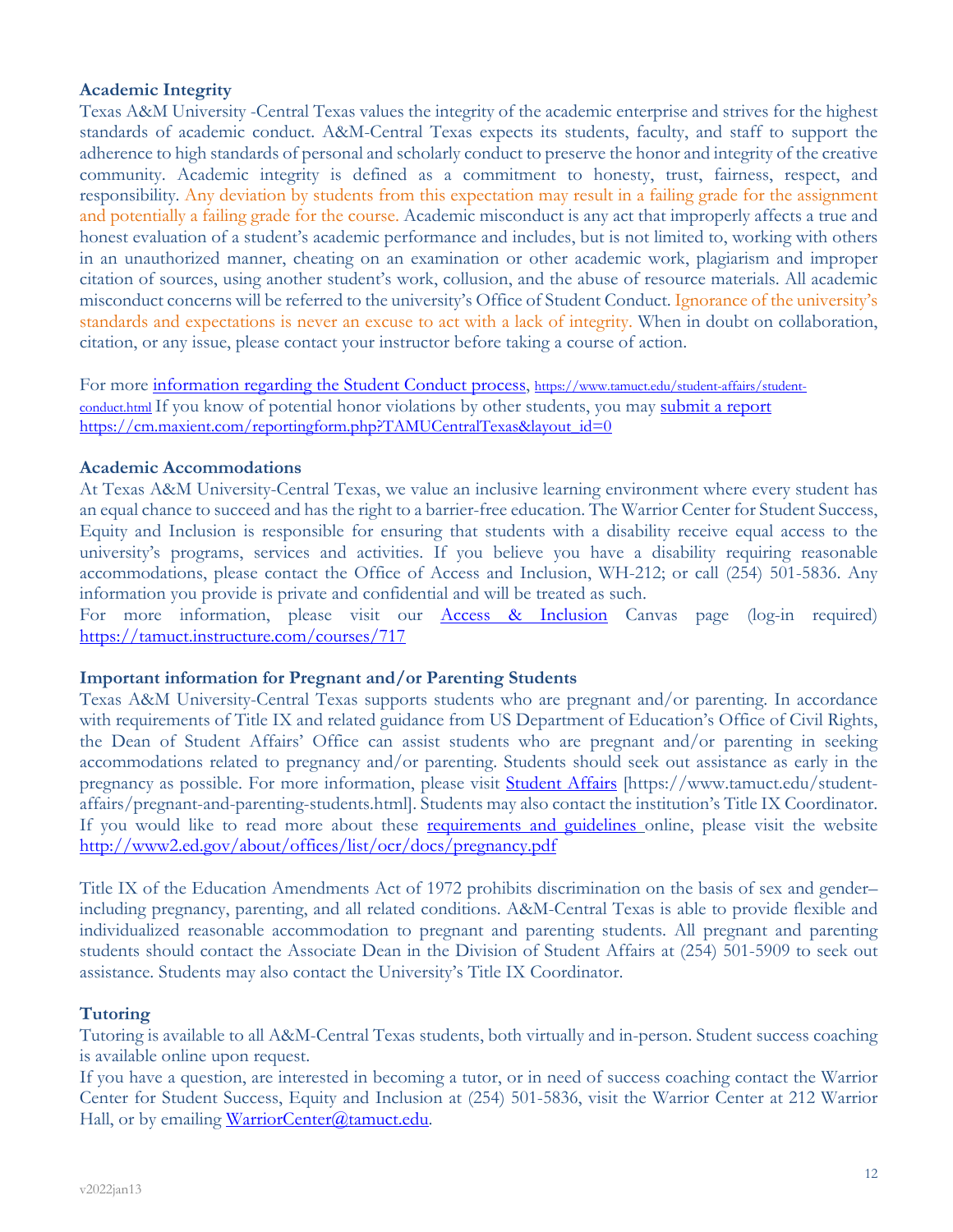To schedule tutoring sessions and view tutor availability, please visit Tutor Matching Services https://tutormatchingservice.com/TAMUCT or visit the Tutoring Center in 111 Warrior Hall.

Chat live with a remote tutor 24/7 for almost any subject from on your computer! Tutor.com is an online tutoring platform that enables A&M-Central Texas students to log in and receive online tutoring support at no additional cost. This tool provides tutoring in over 40 subject areas except writing support. Access Tutor.com through Canvas.

### **University Writing Center**

University Writing Center: Located in Warrior Hall 416, the University Writing Center (UWC) at Texas A&M University–Central Texas (A&M–Central Texas) is a free service open to all A&M–Central Texas students. For the Spring 2022 semester, the hours of operation are from 10:00 a.m.-5:00 p.m. Monday thru Thursday in Warrior Hall 416 (with online tutoring available every hour as well) with satellite hours available online only Monday thru Thursday from 6:00-9:00 p.m. and Saturday 12:00-3:00 p.m.

Tutors are prepared to help writers of all levels and abilities at any stage of the writing process. While tutors will not write, edit, or grade papers, they will assist students in developing more effective composing practices. By providing a practice audience for students' ideas and writing, our tutors highlight the ways in which they read and interpret students' texts, offering guidance and support throughout the various stages of the writing process. In addition, students may work independently in the UWC by checking out a laptop that runs the Microsoft Office suite and connects to WIFI, or by consulting our resources on writing, including all of the relevant style guides. Whether you need help brainstorming ideas, organizing an essay, proofreading, understanding proper citation practices, or just want a quiet place to work, the UWC is here to help!

Students may arrange a one-to-one session with a trained and experienced writing tutor by making an appointment via WCOnline [https://tamuct.mywconline.com/]. In addition, you can email Dr. Bruce Bowles Jr. at bruce.bowles@tamuct.edu if you have any questions about the UWC, need any assistance with scheduling, or would like to schedule a recurring appointment with your favorite tutor by making an appointment via WCOnline [https://tamuct.mywconline.com/]. In addition, you can email Dr. Bruce Bowles Jr. at bruce.bowles@tamuct.edu if you have any questions about the UWC, need any assistance with scheduling, or would like to schedule a recurring appointment with your favorite tutor.

### **University Library**

The University Library provides many services in support of research across campus and at a distance. We offer over 200 electronic databases containing approximately 400,000 eBooks and 82,000 journals, in addition to the 96,000 items in our print collection, which can be mailed to students who live more than 50 miles from campus. Research guides for each subject taught at A&M-Central Texas are available through our website to help students navigate these resources. On campus, the library offers technology including cameras, laptops, microphones, webcams, and digital sound recorders.

Research assistance from a librarian is also available 24 hours a day through our online chat service, and at the reference desk when the library is open. Research sessions can be scheduled for more comprehensive assistance, and may take place virtually through WebEx, Microsoft Teams or in-person at the library. Schedule an appointment here [https://tamuct.libcal.com/appointments/?g=6956]. Assistance may cover many topics, including how to find articles in peer-reviewed journals, how to cite resources, and how to piece together research for written assignments.

Our 27,000-square-foot facility on the A&M-Central Texas main campus includes student lounges, private study rooms, group work spaces, computer labs, family areas suitable for all ages, and many other features. Services